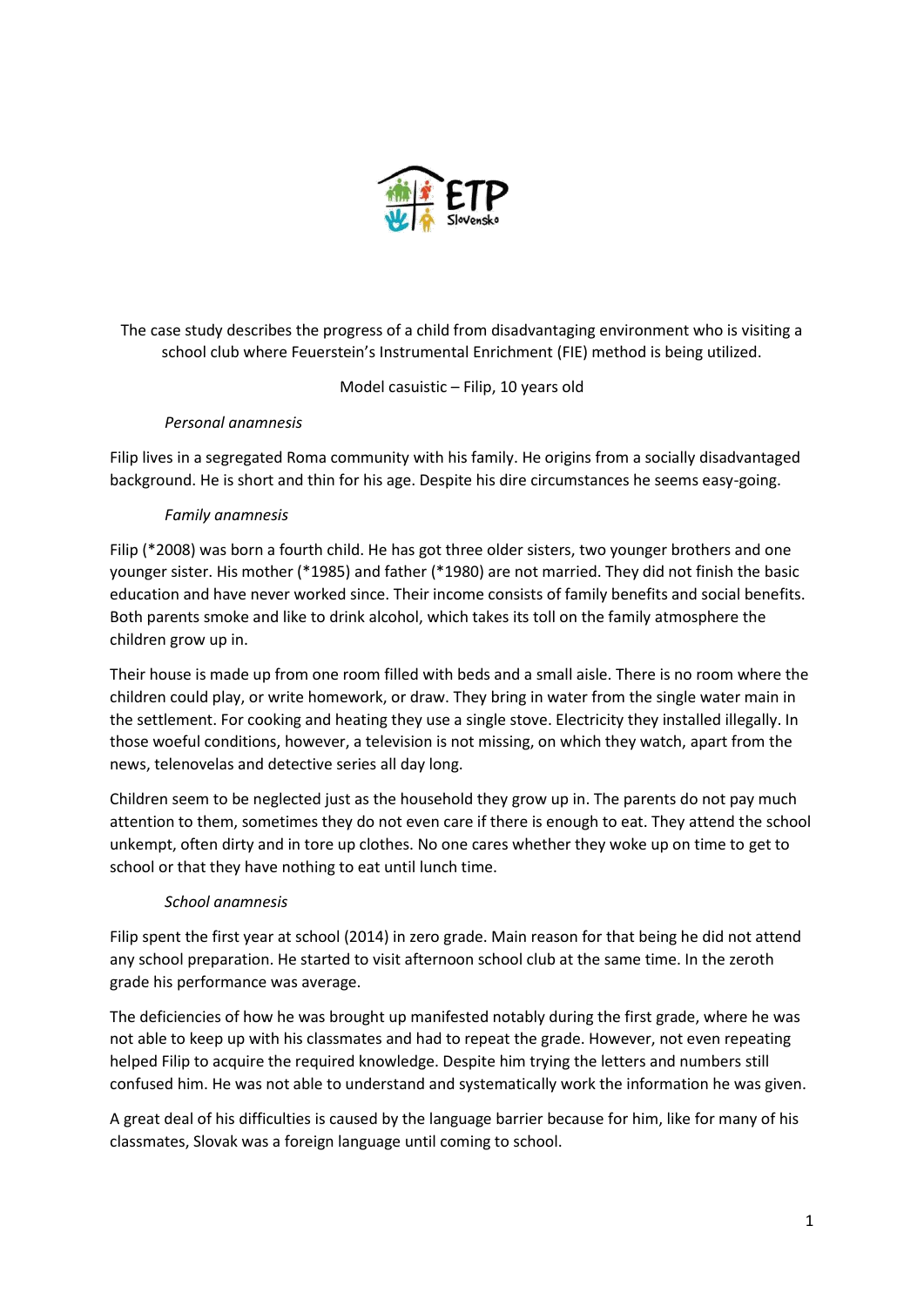His class teacher recommended a special-pedagogical examination. Based on this Filip was moved to a second grade of special class. Smaller collective and reduced curriculum and tempo do Filip well. His class teacher commends him as best in the grade. He partakes in every task and works actively during classes. He knows all the letters of the alphabet and with help is able to read. He can add up to twenty. Subtracts with assistance. He still uses finger to help him count. He likes to sing very much.

His verbal display is less intelligible, has a slight lisp and does not pronounce properly. It could be caused by his neglected and crooked teeth, in the front he has an extra tooth growing, which he realizes and is ashamed of. At school he seeks collective and likes to spend time in group. He is capable of working individually.

Filip finished the second grade of special class with straight As. The beautiful mark average is a bit overshadowed by a few absences without leave. He allegedly had no shoes and was waiting for a benefit so his parents could buy him some. But no one thought about telling the school.

### *Social anamnesis*

Those around him have him for a happy child. Looking at Filip just makes you smile. Little, inconspicuous boy who cheers everyone up when he walks into the room. He has got large, penetrating eyes, which enthral you immediately.

He likes company that allows him to show off. To play individually is of no meaning to him. He needs to have somebody around at all times. He desires to be the centre of attention. He competes in everything and with everyone. He respects adult's authority and seeks it out. He is studious and energetic.

He cannot concentrate for very long, his attention switches from one incentive to another. His favourite game is *Sorry!*, he likes colouring pictures and cuts anything he can with scissors. He does not excel at any sport, he likes to ride scooter the most.

In spare time he helps his father gather and chop wood, he watches TV series or wanders aimlessly around the settlement with his friends. In summer he spends whole days at the stream, bathing.

### *Difficulties found after joining the club*

When we first met he seemed bashful, he covered his smile with his hands. It was apparent we was looking forwards to the club. He understood little Slovak, spoke even less but tried to communicate very much.

He wanted to be the one to help with everything. He had to be the one to prepare the school supplies, close the door, and wipe the board. When we asked one of his classmates he was offended and refused to work, or he pretended not to hear us, pushed his classmate and readied the things.

He perceived us visually but did not know what we were talking about. He kept raising his hand to answer the given question even when he did not know the answer. He was starting to work on the tasks before we finished giving instructions. He did not know how to wait. He was literally shaking when he was not able to act immediately. He dived headlong into every task. He was overly competitive and focused on the goal only. He did not care how he would write the letters down as long as he could finish first. He was not able to even enjoy a snack. While other ate calmly at their desks, he stood by the door with his slice of bread in hands so he could exit the class right after us.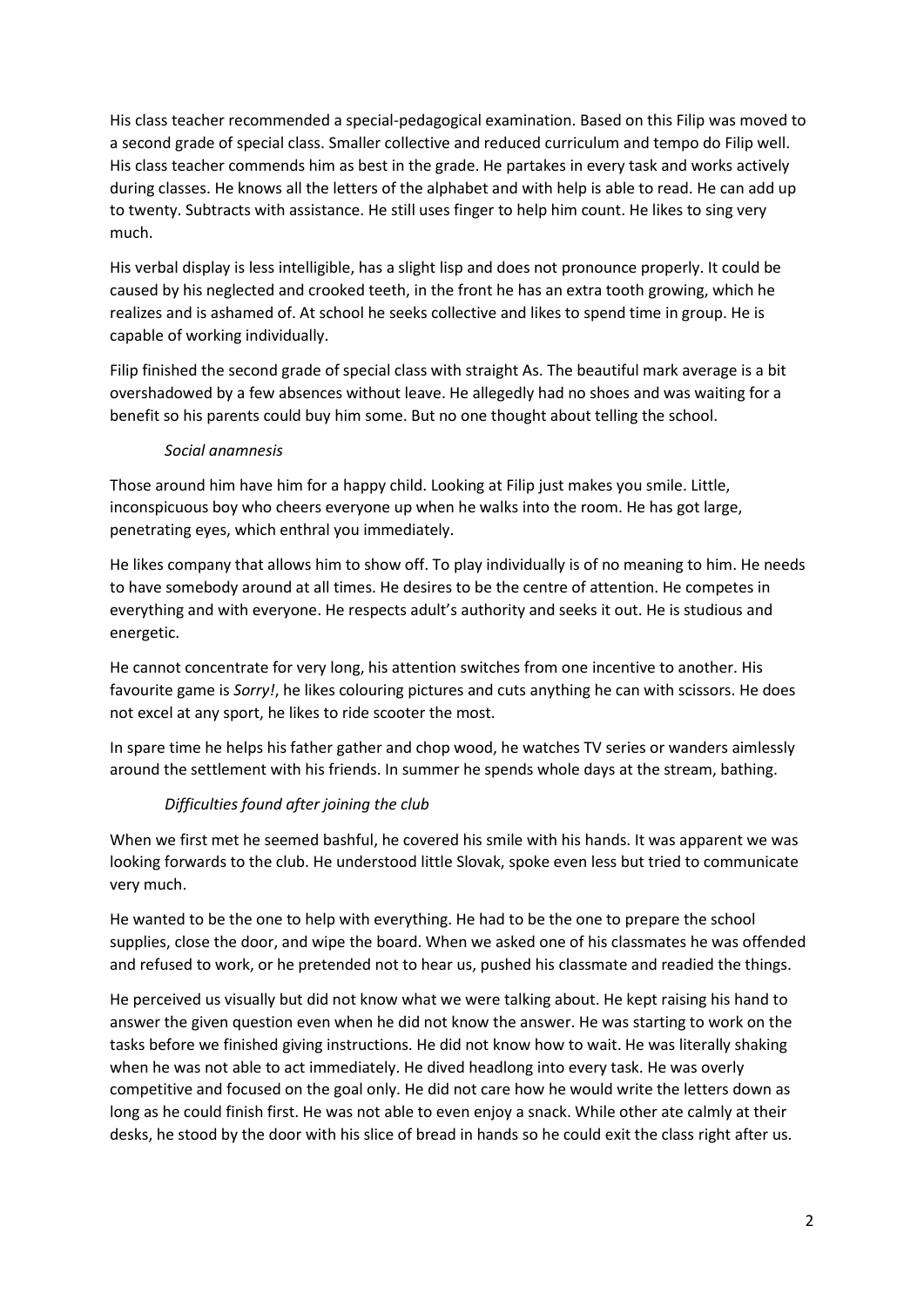Similar situations occurred when playing games. Filip tried to manipulate the rules to his advantage. He had no trouble cheating. When he started losing he quit playing and left. He argued often. He did not stay focused on one thing only. We noticed Filip wished to be a part of everything that took place in the club. He would run from one group to another, which sometimes left him with no time to play at all. He always had to sit in the front row. He was unable to sit still on a chair. He kept swinging or turning around.

He could not respect others' opinions. When someone had different opinion he would assault him verbally. He was clueless as to how to navigate the information we gave him. His way of work was very chaotic, making him fail often. He would then name the bad task or bad colours as responsible. Afterwards he deemed the task impossible to finish.

His behaviour was seriously unsteady. He was overjoyed with expectations just as he was reluctant and sad. He was quick to appreciate a thing just to push it aside a second later. His emotions were constantly changing. However, he was never aggressive.

# *Progress under the influence of FIE*

As we mentioned earlier, Filip began to visit the club in 2014. We have been working with the FIE method for the past three years. He went through the Organization of Dots and Recognizing Emotion instruments.

We noticed many positive changes in Filip. He began to perceive what we ask about and thinks about our questions. He does not dive headlong into solving tasks. He learned to plan his work before taking the first step. We are very happy to hear him ask the question 'Why?' for the past year.

He progressed in his concentration, is able to focus on one task until it is finished. He is happy about his success. He came to understand it is not bad colour or bad task that fails during a task, but himself. He can evaluate his own work, assess and express what he is content with and what needs improving.

We managed to get his overly competitive nature under control. It all changed at one moment, when he made a mistake on one page in the Organization of Dots instrument. He noticed the mistake, took rubber and began to erase it and correct it. He was so immersed in filling out the page he did not even notice his classmates had already finished. When he realized he was last, it did not bother him at all and he went on with the task as if nothing happened. He was able to enjoy the path to the goal, not just the goal itself for the first time. Following this experience his writing improved as he is not that hasty, compares and corrects the letters when he is not satisfied with how they look. He eats his snack peacefully with others and is not kicking his heels at the doorstep.

He took a leap in his emotions as well. He learned to tolerate others who play the game. He does not pushes his interests so much, more and more often he is able to adapt to the collective and do not quit the game. He even managed to lose *Sorry!* a few times without it ending with a row or ill mood. He can apologize nicely when we does someone wrong.

While working with the Recognizing Emotion instrument he was able to speak his mind beautifully and share many a life experience, happy and sad, which were not adequate for him to have lived them at his age.